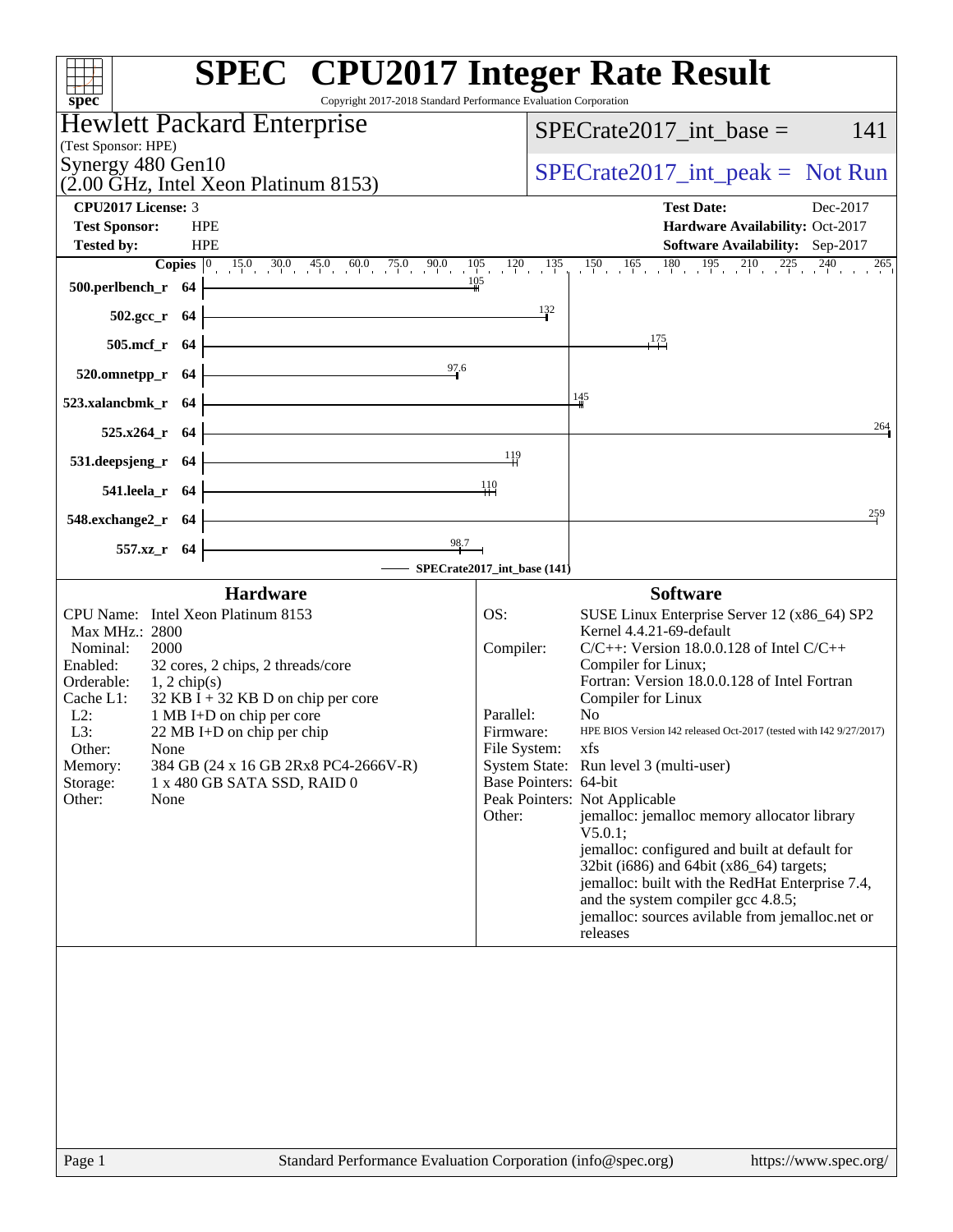

Copyright 2017-2018 Standard Performance Evaluation Corporation

## Hewlett Packard Enterprise

(Test Sponsor: HPE)

(2.00 GHz, Intel Xeon Platinum 8153)

 $SPECTate2017\_int\_base = 141$ 

## Synergy 480 Gen10  $SPECrate2017$ \_int\_peak = Not Run

**[Tested by:](http://www.spec.org/auto/cpu2017/Docs/result-fields.html#Testedby)** HPE **[Software Availability:](http://www.spec.org/auto/cpu2017/Docs/result-fields.html#SoftwareAvailability)** Sep-2017

**[CPU2017 License:](http://www.spec.org/auto/cpu2017/Docs/result-fields.html#CPU2017License)** 3 **[Test Date:](http://www.spec.org/auto/cpu2017/Docs/result-fields.html#TestDate)** Dec-2017 **[Test Sponsor:](http://www.spec.org/auto/cpu2017/Docs/result-fields.html#TestSponsor)** HPE **[Hardware Availability:](http://www.spec.org/auto/cpu2017/Docs/result-fields.html#HardwareAvailability)** Oct-2017

#### **[Results Table](http://www.spec.org/auto/cpu2017/Docs/result-fields.html#ResultsTable)**

|                               |               |                |                | <b>Base</b>    |            |                | <b>Peak</b> |               |                |              |                |              |                |              |  |  |  |  |  |  |
|-------------------------------|---------------|----------------|----------------|----------------|------------|----------------|-------------|---------------|----------------|--------------|----------------|--------------|----------------|--------------|--|--|--|--|--|--|
| <b>Benchmark</b>              | <b>Copies</b> | <b>Seconds</b> | Ratio          | <b>Seconds</b> | Ratio      | <b>Seconds</b> | Ratio       | <b>Copies</b> | <b>Seconds</b> | <b>Ratio</b> | <b>Seconds</b> | <b>Ratio</b> | <b>Seconds</b> | <b>Ratio</b> |  |  |  |  |  |  |
| $500.$ perlbench_r            | 64            | 979            | 104            | 964            | 106        | 971            | 105         |               |                |              |                |              |                |              |  |  |  |  |  |  |
| $502.\text{gcc}$ <sub>r</sub> | 64            | 686            | 132            | 686            | 132        | 688            | 132         |               |                |              |                |              |                |              |  |  |  |  |  |  |
| $505$ .mcf r                  | 64            | 581            | 178            | 604            | 171        | 591            | 175         |               |                |              |                |              |                |              |  |  |  |  |  |  |
| 520.omnetpp_r                 | 64            | 865            | 97.1           | 858            | 97.9       | 860            | 97.6        |               |                |              |                |              |                |              |  |  |  |  |  |  |
| 523.xalancbmk r               | 64            | 463            | 146            | 468            | 145        | 466            | <u>145</u>  |               |                |              |                |              |                |              |  |  |  |  |  |  |
| $525.x264$ r                  | 64            | 426            | 263            | 425            | 264        | 425            | 264         |               |                |              |                |              |                |              |  |  |  |  |  |  |
| 531.deepsjeng_r               | 64            | 608            | 121            | <u>616</u>     | <u>119</u> | 617            | 119         |               |                |              |                |              |                |              |  |  |  |  |  |  |
| 541.leela r                   | 64            | 979            | 108            | 964            | 110        | 944            | 112         |               |                |              |                |              |                |              |  |  |  |  |  |  |
| 548.exchange2_r               | 64            | 648            | 259            | 648            | 259        | 647            | 259         |               |                |              |                |              |                |              |  |  |  |  |  |  |
| 557.xz r                      | 64            | 644            | 107            | 701            | 98.6       | 700            | 98.7        |               |                |              |                |              |                |              |  |  |  |  |  |  |
| $SPECrate2017$ int base =     |               |                | 141            |                |            |                |             |               |                |              |                |              |                |              |  |  |  |  |  |  |
| $SPECrate2017\_int\_peak =$   |               |                | <b>Not Run</b> |                |            |                |             |               |                |              |                |              |                |              |  |  |  |  |  |  |

Results appear in the [order in which they were run.](http://www.spec.org/auto/cpu2017/Docs/result-fields.html#RunOrder) Bold underlined text [indicates a median measurement.](http://www.spec.org/auto/cpu2017/Docs/result-fields.html#Median)

#### **[Submit Notes](http://www.spec.org/auto/cpu2017/Docs/result-fields.html#SubmitNotes)**

 The numactl mechanism was used to bind copies to processors. The config file option 'submit' was used to generate numactl commands to bind each copy to a specific processor. For details, please see the config file.

#### **[Operating System Notes](http://www.spec.org/auto/cpu2017/Docs/result-fields.html#OperatingSystemNotes)**

 Stack size set to unlimited using "ulimit -s unlimited" Prior to runcpu invocation Filesystem page cache synced and cleared with: sync; echo 3> /proc/sys/vm/drop\_caches runspec command invoked through numactl i.e.: numactl --interleave=all runspec <etc> irqbalance disabled with "service irqbalance stop" tuned profile set wtih "tuned-adm profile throughput-performance" VM Dirty ratio was set to 40 using "echo 40 > /proc/sys/vm/dirty\_ratio" Numa balancing was disabled using "echo 0 > /proc/sys/kernel/numa\_balancing"

#### **[General Notes](http://www.spec.org/auto/cpu2017/Docs/result-fields.html#GeneralNotes)**

Environment variables set by runcpu before the start of the run: LD\_LIBRARY\_PATH = "/home/cpu2017/lib/ia32:/home/cpu2017/lib/intel64:/home/cpu2017/je5.0.1-32:/home/cpu2017/je5.0.1-64"

 Binaries compiled on a system with 1x Intel Core i7-4790 CPU + 32GB RAM memory using Redhat Enterprise Linux 7.4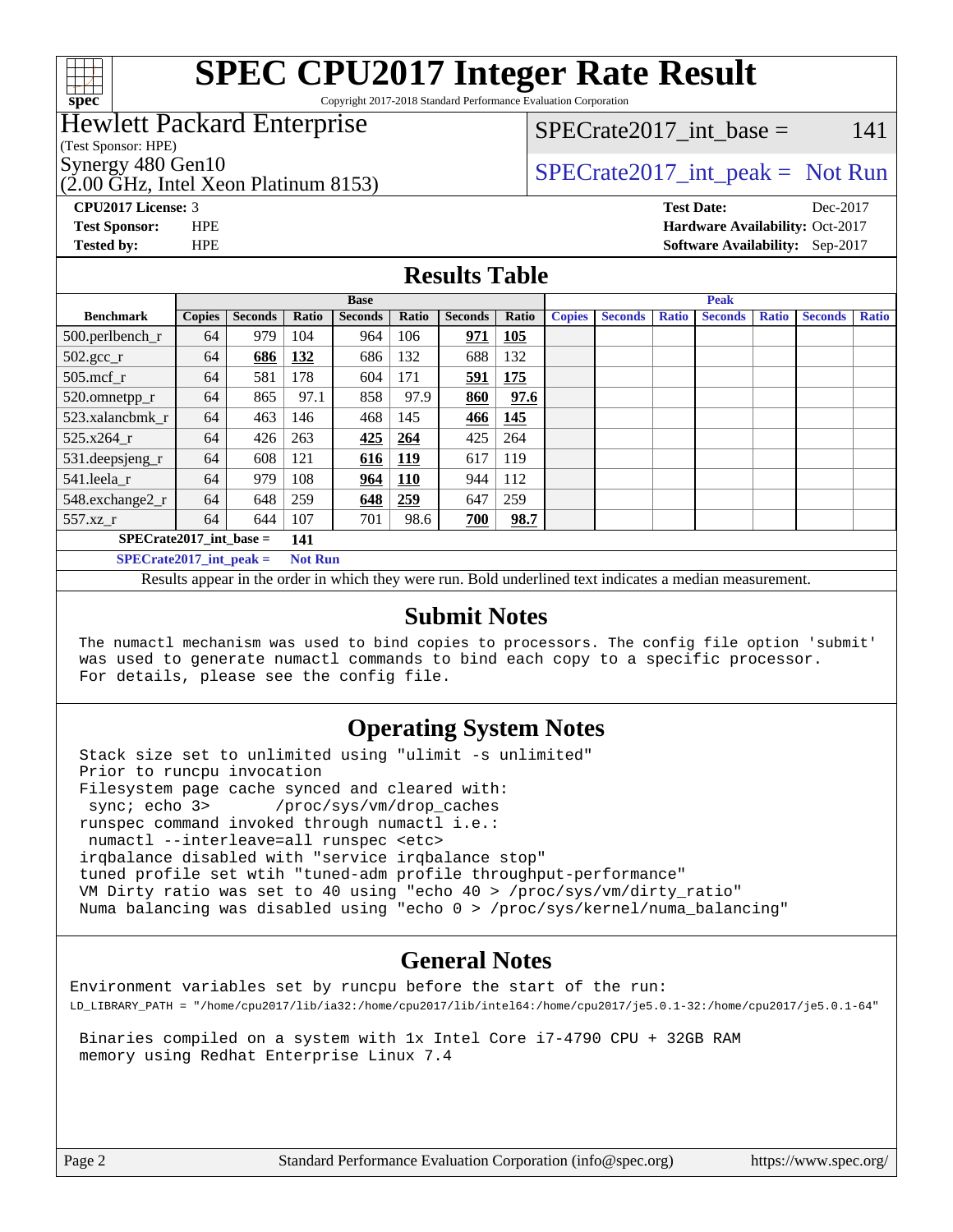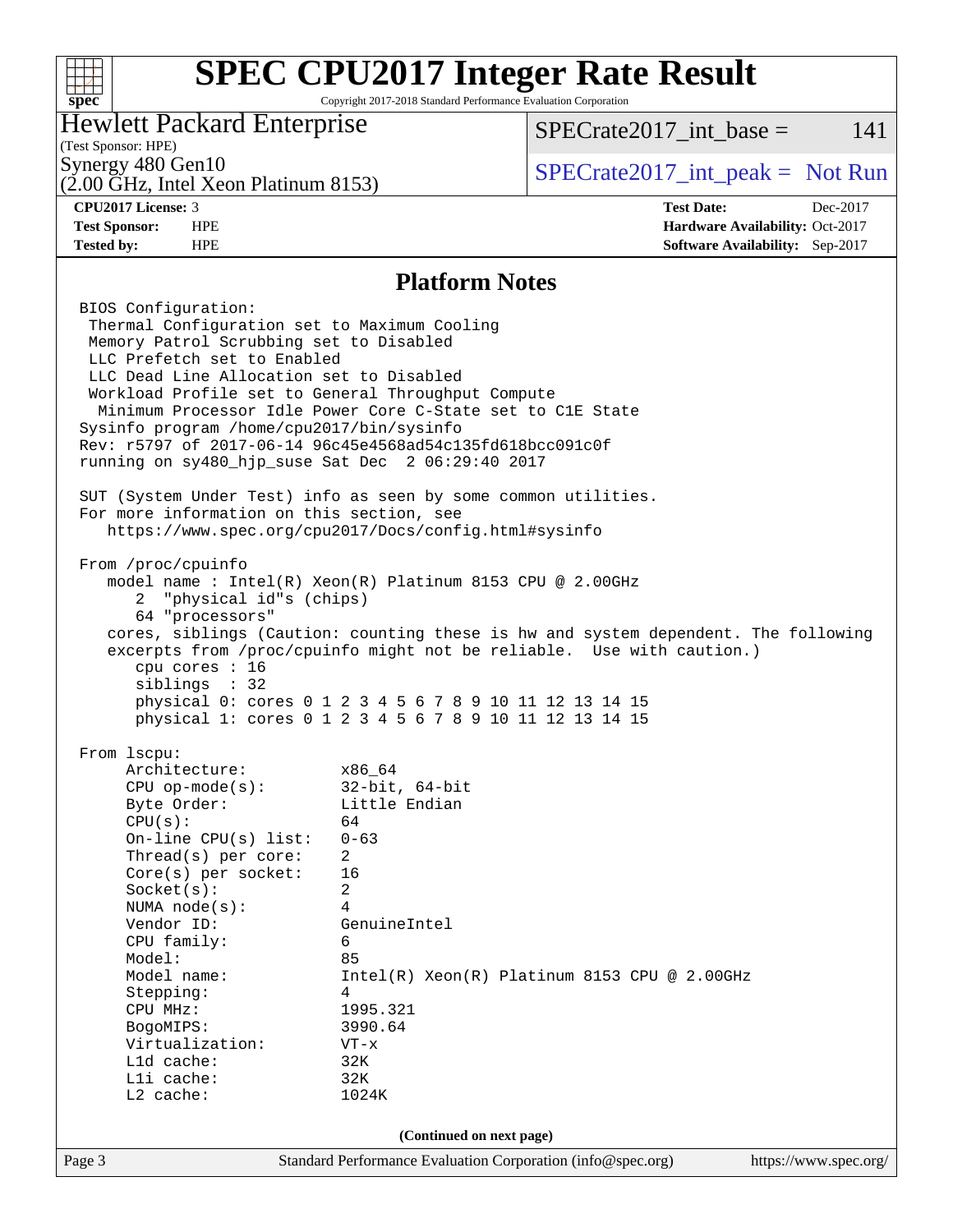#### **[SPEC CPU2017 Integer Rate Result](http://www.spec.org/auto/cpu2017/Docs/result-fields.html#SPECCPU2017IntegerRateResult)**  $+\!\!+\!\!$ **[spec](http://www.spec.org/)** Copyright 2017-2018 Standard Performance Evaluation Corporation Hewlett Packard Enterprise  $SPECrate2017\_int\_base = 141$ (Test Sponsor: HPE) Synergy 480 Gen10  $SPECrate2017$ \_int\_peak = Not Run (2.00 GHz, Intel Xeon Platinum 8153) **[CPU2017 License:](http://www.spec.org/auto/cpu2017/Docs/result-fields.html#CPU2017License)** 3 **[Test Date:](http://www.spec.org/auto/cpu2017/Docs/result-fields.html#TestDate)** Dec-2017 **[Test Sponsor:](http://www.spec.org/auto/cpu2017/Docs/result-fields.html#TestSponsor)** HPE **[Hardware Availability:](http://www.spec.org/auto/cpu2017/Docs/result-fields.html#HardwareAvailability)** Oct-2017 **[Tested by:](http://www.spec.org/auto/cpu2017/Docs/result-fields.html#Testedby)** HPE **[Software Availability:](http://www.spec.org/auto/cpu2017/Docs/result-fields.html#SoftwareAvailability)** Sep-2017 **[Platform Notes \(Continued\)](http://www.spec.org/auto/cpu2017/Docs/result-fields.html#PlatformNotes)** L3 cache: 22528K NUMA node0 CPU(s): 0-7,32-39 NUMA node1 CPU(s): 8-15,40-47 NUMA node2 CPU(s): 16-23,48-55 NUMA node3 CPU(s): 24-31,56-63 Flags: fpu vme de pse tsc msr pae mce cx8 apic sep mtrr pge mca cmov pat pse36 clflush dts acpi mmx fxsr sse sse2 ss ht tm pbe syscall nx pdpe1gb rdtscp lm constant\_tsc art arch\_perfmon pebs bts rep\_good nopl xtopology nonstop\_tsc aperfmperf eagerfpu pni pclmulqdq dtes64 monitor ds\_cpl vmx smx est tm2 ssse3 sdbg fma cx16 xtpr pdcm pcid dca sse4\_1 sse4\_2 x2apic movbe popcnt tsc\_deadline\_timer aes xsave avx f16c rdrand lahf\_lm abm 3dnowprefetch ida arat epb pln pts dtherm intel\_pt tpr\_shadow vnmi flexpriority ept vpid fsgsbase tsc\_adjust bmi1 hle avx2 smep bmi2 erms invpcid rtm cqm mpx avx512f avx512dq rdseed adx smap clflushopt clwb avx512cd avx512bw avx512vl xsaveopt xsavec xgetbv1 cqm\_llc cqm\_occup\_llc /proc/cpuinfo cache data cache size : 22528 KB From numactl --hardware WARNING: a numactl 'node' might or might not correspond to a physical chip. available: 4 nodes (0-3) node 0 cpus: 0 1 2 3 4 5 6 7 32 33 34 35 36 37 38 39 node 0 size: 96349 MB node 0 free: 95969 MB node 1 cpus: 8 9 10 11 12 13 14 15 40 41 42 43 44 45 46 47 node 1 size: 96765 MB node 1 free: 96436 MB node 2 cpus: 16 17 18 19 20 21 22 23 48 49 50 51 52 53 54 55 node 2 size: 96765 MB node 2 free: 96437 MB node 3 cpus: 24 25 26 27 28 29 30 31 56 57 58 59 60 61 62 63 node 3 size: 96764 MB node 3 free: 96370 MB node distances: node 0 1 2 3 0: 10 21 31 31 1: 21 10 31 31 2: 31 31 10 21 3: 31 31 21 10 From /proc/meminfo MemTotal: 395924524 kB HugePages\_Total: 0 Hugepagesize: 2048 kB From /etc/\*release\* /etc/\*version\* SuSE-release: **(Continued on next page)**

Page 4 Standard Performance Evaluation Corporation [\(info@spec.org\)](mailto:info@spec.org) <https://www.spec.org/>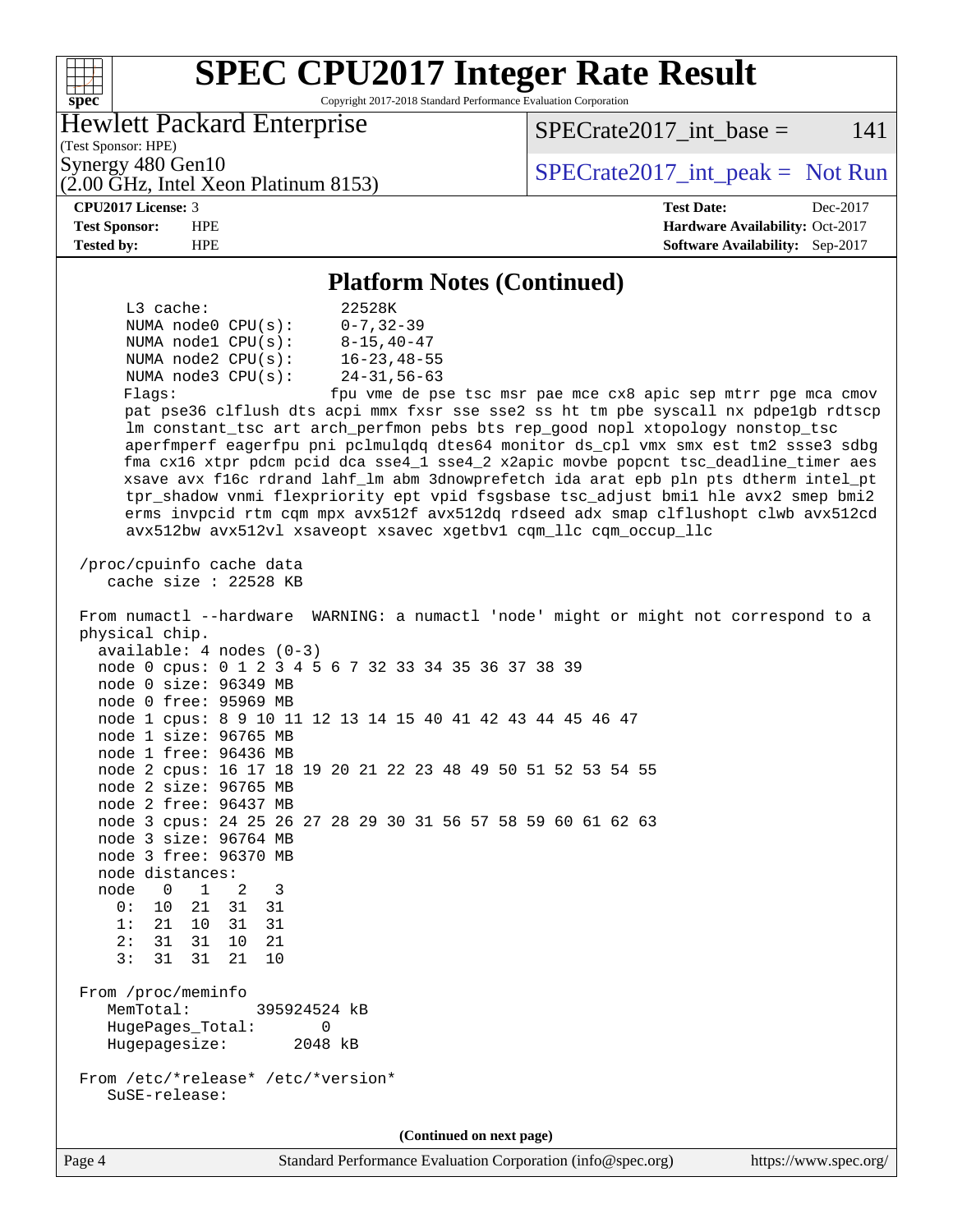

Copyright 2017-2018 Standard Performance Evaluation Corporation

#### (Test Sponsor: HPE) Hewlett Packard Enterprise

Synergy 480 Gen10<br>  $\overline{O}$  OO GHz, Intel Xeon Platinum 8153)<br>  $\overline{O}$  [SPECrate2017\\_int\\_peak =](http://www.spec.org/auto/cpu2017/Docs/result-fields.html#SPECrate2017intpeak) Not Run  $SPECTate2017\_int\_base = 141$ 

(2.00 GHz, Intel Xeon Platinum 8153)

**[Tested by:](http://www.spec.org/auto/cpu2017/Docs/result-fields.html#Testedby)** HPE **HPE [Software Availability:](http://www.spec.org/auto/cpu2017/Docs/result-fields.html#SoftwareAvailability)** Sep-2017

**[CPU2017 License:](http://www.spec.org/auto/cpu2017/Docs/result-fields.html#CPU2017License)** 3 **[Test Date:](http://www.spec.org/auto/cpu2017/Docs/result-fields.html#TestDate)** Dec-2017 **[Test Sponsor:](http://www.spec.org/auto/cpu2017/Docs/result-fields.html#TestSponsor)** HPE **[Hardware Availability:](http://www.spec.org/auto/cpu2017/Docs/result-fields.html#HardwareAvailability)** Oct-2017

#### [Platform Notes \(Continued\)](http://www.spec.org/auto/cpu2017/Docs/result-fields.html#PlatformNotes)

| I IAUVIIII INUUS (COMMUNUE                                                                                                                                                                                                                                                                                                                                                           |  |
|--------------------------------------------------------------------------------------------------------------------------------------------------------------------------------------------------------------------------------------------------------------------------------------------------------------------------------------------------------------------------------------|--|
| SUSE Linux Enterprise Server 12 (x86_64)                                                                                                                                                                                                                                                                                                                                             |  |
| $VERSION = 12$<br>$PATCHLEVEL = 2$                                                                                                                                                                                                                                                                                                                                                   |  |
| # This file is deprecated and will be removed in a future service pack or release.<br># Please check /etc/os-release for details about this release.                                                                                                                                                                                                                                 |  |
| os-release:                                                                                                                                                                                                                                                                                                                                                                          |  |
| NAME="SLES"                                                                                                                                                                                                                                                                                                                                                                          |  |
| VERSION="12-SP2"                                                                                                                                                                                                                                                                                                                                                                     |  |
| VERSION ID="12.2"                                                                                                                                                                                                                                                                                                                                                                    |  |
| PRETTY_NAME="SUSE Linux Enterprise Server 12 SP2"<br>ID="sles"                                                                                                                                                                                                                                                                                                                       |  |
| $ANSI$ _COLOR=" $0:32$ "                                                                                                                                                                                                                                                                                                                                                             |  |
| CPE_NAME="cpe:/o:suse:sles:12:sp2"                                                                                                                                                                                                                                                                                                                                                   |  |
| uname $-a$ :                                                                                                                                                                                                                                                                                                                                                                         |  |
| Linux sy480_hjp_suse 4.4.21-69-default #1 SMP Tue Oct 25 10:58:20 UTC 2016 (9464f67)                                                                                                                                                                                                                                                                                                 |  |
| x86_64 x86_64 x86_64 GNU/Linux                                                                                                                                                                                                                                                                                                                                                       |  |
| run-level 3 Dec 2 06:29                                                                                                                                                                                                                                                                                                                                                              |  |
|                                                                                                                                                                                                                                                                                                                                                                                      |  |
| SPEC is set to: /home/cpu2017<br>Filesystem<br>Type Size Used Avail Use% Mounted on                                                                                                                                                                                                                                                                                                  |  |
| /dev/sda3<br>xfs<br>407G 206G 202G 51% / home                                                                                                                                                                                                                                                                                                                                        |  |
| Additional information from dmidecode follows. WARNING: Use caution when you interpret<br>this section. The 'dmidecode' program reads system data which is "intended to allow<br>hardware to be accurately determined", but the intent may not be met, as there are<br>frequent changes to hardware, firmware, and the "DMTF SMBIOS" standard.<br>BIOS HPE 142 09/27/2017<br>Memory: |  |
| 24x UNKNOWN NOT AVAILABLE 16 GB 2 rank 2666                                                                                                                                                                                                                                                                                                                                          |  |
| (End of data from sysinfo program)                                                                                                                                                                                                                                                                                                                                                   |  |
| <b>Compiler Version Notes</b>                                                                                                                                                                                                                                                                                                                                                        |  |
| 500.perlbench_r(base) 502.gcc_r(base) 505.mcf_r(base) 525.x264_r(base)<br>CC<br>$557.xx$ $r(base)$                                                                                                                                                                                                                                                                                   |  |
| icc (ICC) 18.0.0 20170811<br>Copyright (C) 1985-2017 Intel Corporation. All rights reserved.                                                                                                                                                                                                                                                                                         |  |
|                                                                                                                                                                                                                                                                                                                                                                                      |  |
| CXXC 520.omnetpp_r(base) 523.xalancbmk_r(base) 531.deepsjeng_r(base)                                                                                                                                                                                                                                                                                                                 |  |
| (Continued on next page)                                                                                                                                                                                                                                                                                                                                                             |  |
| Standard Performance Evaluation Corporation (info@spec.org)<br>Page 5<br>https://www.spec.org/                                                                                                                                                                                                                                                                                       |  |
|                                                                                                                                                                                                                                                                                                                                                                                      |  |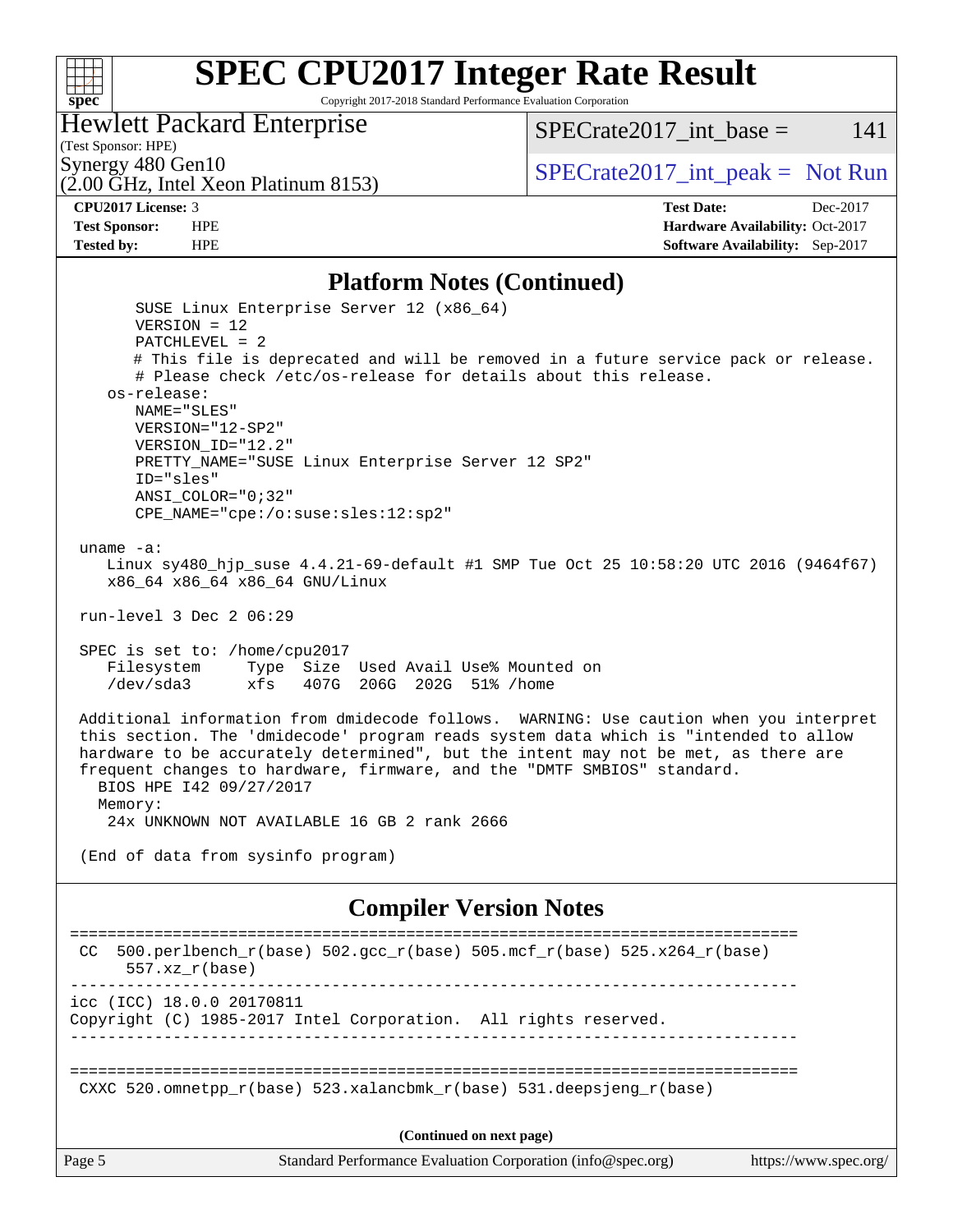| S,<br>N | Π | E |  |
|---------|---|---|--|

Copyright 2017-2018 Standard Performance Evaluation Corporation

Hewlett Packard Enterprise

(Test Sponsor: HPE)

Synergy 480 Gen10  $SPECrate2017$ \_int\_peak = Not Run

 $SPECTate2017\_int\_base = 141$ 

(2.00 GHz, Intel Xeon Platinum 8153)

**[CPU2017 License:](http://www.spec.org/auto/cpu2017/Docs/result-fields.html#CPU2017License)** 3 **[Test Date:](http://www.spec.org/auto/cpu2017/Docs/result-fields.html#TestDate)** Dec-2017 **[Test Sponsor:](http://www.spec.org/auto/cpu2017/Docs/result-fields.html#TestSponsor)** HPE **[Hardware Availability:](http://www.spec.org/auto/cpu2017/Docs/result-fields.html#HardwareAvailability)** Oct-2017 **[Tested by:](http://www.spec.org/auto/cpu2017/Docs/result-fields.html#Testedby)** HPE **[Software Availability:](http://www.spec.org/auto/cpu2017/Docs/result-fields.html#SoftwareAvailability)** Sep-2017

### **[Compiler Version Notes \(Continued\)](http://www.spec.org/auto/cpu2017/Docs/result-fields.html#CompilerVersionNotes)**

541.leela\_r(base)

|  | icpc (ICC) 18.0.0 20170811 |                                                                 |  |  |
|--|----------------------------|-----------------------------------------------------------------|--|--|
|  |                            | Copyright (C) 1985-2017 Intel Corporation. All rights reserved. |  |  |
|  |                            |                                                                 |  |  |

============================================================================== FC 548.exchange2\_r(base)

ifort (IFORT) 18.0.0 20170811

Copyright (C) 1985-2017 Intel Corporation. All rights reserved. ------------------------------------------------------------------------------

## **[Base Compiler Invocation](http://www.spec.org/auto/cpu2017/Docs/result-fields.html#BaseCompilerInvocation)**

[C benchmarks](http://www.spec.org/auto/cpu2017/Docs/result-fields.html#Cbenchmarks): [icc](http://www.spec.org/cpu2017/results/res2018q1/cpu2017-20171212-01887.flags.html#user_CCbase_intel_icc_18.0_66fc1ee009f7361af1fbd72ca7dcefbb700085f36577c54f309893dd4ec40d12360134090235512931783d35fd58c0460139e722d5067c5574d8eaf2b3e37e92)

[C++ benchmarks:](http://www.spec.org/auto/cpu2017/Docs/result-fields.html#CXXbenchmarks) [icpc](http://www.spec.org/cpu2017/results/res2018q1/cpu2017-20171212-01887.flags.html#user_CXXbase_intel_icpc_18.0_c510b6838c7f56d33e37e94d029a35b4a7bccf4766a728ee175e80a419847e808290a9b78be685c44ab727ea267ec2f070ec5dc83b407c0218cded6866a35d07)

[Fortran benchmarks](http://www.spec.org/auto/cpu2017/Docs/result-fields.html#Fortranbenchmarks): [ifort](http://www.spec.org/cpu2017/results/res2018q1/cpu2017-20171212-01887.flags.html#user_FCbase_intel_ifort_18.0_8111460550e3ca792625aed983ce982f94888b8b503583aa7ba2b8303487b4d8a21a13e7191a45c5fd58ff318f48f9492884d4413fa793fd88dd292cad7027ca)

# **[Base Portability Flags](http://www.spec.org/auto/cpu2017/Docs/result-fields.html#BasePortabilityFlags)**

 500.perlbench\_r: [-DSPEC\\_LP64](http://www.spec.org/cpu2017/results/res2018q1/cpu2017-20171212-01887.flags.html#b500.perlbench_r_basePORTABILITY_DSPEC_LP64) [-DSPEC\\_LINUX\\_X64](http://www.spec.org/cpu2017/results/res2018q1/cpu2017-20171212-01887.flags.html#b500.perlbench_r_baseCPORTABILITY_DSPEC_LINUX_X64) 502.gcc\_r: [-DSPEC\\_LP64](http://www.spec.org/cpu2017/results/res2018q1/cpu2017-20171212-01887.flags.html#suite_basePORTABILITY502_gcc_r_DSPEC_LP64) 505.mcf\_r: [-DSPEC\\_LP64](http://www.spec.org/cpu2017/results/res2018q1/cpu2017-20171212-01887.flags.html#suite_basePORTABILITY505_mcf_r_DSPEC_LP64) 520.omnetpp\_r: [-DSPEC\\_LP64](http://www.spec.org/cpu2017/results/res2018q1/cpu2017-20171212-01887.flags.html#suite_basePORTABILITY520_omnetpp_r_DSPEC_LP64) 523.xalancbmk\_r: [-DSPEC\\_LP64](http://www.spec.org/cpu2017/results/res2018q1/cpu2017-20171212-01887.flags.html#suite_basePORTABILITY523_xalancbmk_r_DSPEC_LP64) [-DSPEC\\_LINUX](http://www.spec.org/cpu2017/results/res2018q1/cpu2017-20171212-01887.flags.html#b523.xalancbmk_r_baseCXXPORTABILITY_DSPEC_LINUX) 525.x264\_r: [-DSPEC\\_LP64](http://www.spec.org/cpu2017/results/res2018q1/cpu2017-20171212-01887.flags.html#suite_basePORTABILITY525_x264_r_DSPEC_LP64) 531.deepsjeng\_r: [-DSPEC\\_LP64](http://www.spec.org/cpu2017/results/res2018q1/cpu2017-20171212-01887.flags.html#suite_basePORTABILITY531_deepsjeng_r_DSPEC_LP64) 541.leela\_r: [-DSPEC\\_LP64](http://www.spec.org/cpu2017/results/res2018q1/cpu2017-20171212-01887.flags.html#suite_basePORTABILITY541_leela_r_DSPEC_LP64) 548.exchange2\_r: [-DSPEC\\_LP64](http://www.spec.org/cpu2017/results/res2018q1/cpu2017-20171212-01887.flags.html#suite_basePORTABILITY548_exchange2_r_DSPEC_LP64) 557.xz\_r: [-DSPEC\\_LP64](http://www.spec.org/cpu2017/results/res2018q1/cpu2017-20171212-01887.flags.html#suite_basePORTABILITY557_xz_r_DSPEC_LP64)

# **[Base Optimization Flags](http://www.spec.org/auto/cpu2017/Docs/result-fields.html#BaseOptimizationFlags)**

[C benchmarks](http://www.spec.org/auto/cpu2017/Docs/result-fields.html#Cbenchmarks):

[-Wl,-z,muldefs](http://www.spec.org/cpu2017/results/res2018q1/cpu2017-20171212-01887.flags.html#user_CCbase_link_force_multiple1_b4cbdb97b34bdee9ceefcfe54f4c8ea74255f0b02a4b23e853cdb0e18eb4525ac79b5a88067c842dd0ee6996c24547a27a4b99331201badda8798ef8a743f577) [-xCORE-AVX512](http://www.spec.org/cpu2017/results/res2018q1/cpu2017-20171212-01887.flags.html#user_CCbase_f-xCORE-AVX512) [-ipo](http://www.spec.org/cpu2017/results/res2018q1/cpu2017-20171212-01887.flags.html#user_CCbase_f-ipo) [-O3](http://www.spec.org/cpu2017/results/res2018q1/cpu2017-20171212-01887.flags.html#user_CCbase_f-O3) [-no-prec-div](http://www.spec.org/cpu2017/results/res2018q1/cpu2017-20171212-01887.flags.html#user_CCbase_f-no-prec-div)

**(Continued on next page)**

Page 6 Standard Performance Evaluation Corporation [\(info@spec.org\)](mailto:info@spec.org) <https://www.spec.org/>